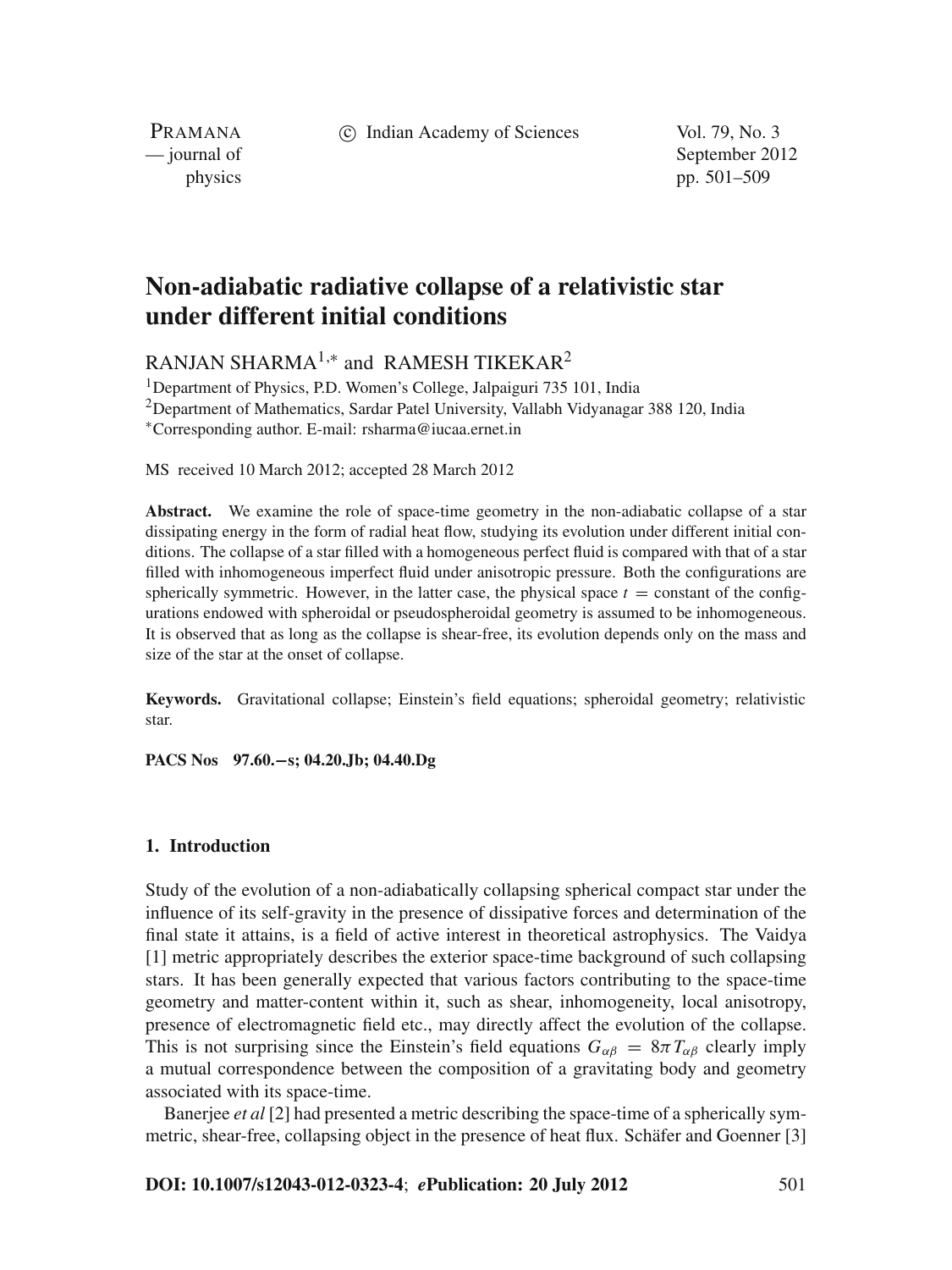### *Ranjan Sharma and Ramesh Tikekar*

used this space-time metric and examined various features of the evolution of the collapse of a shear-free homogeneous and isotropic configuration of matter. Pinheiro and Chan [4,5] analysed the collapse of a matter distribution of uniform matter density with shear. We have examined the collapse of a relativistic star with matter density and fluid pressure decreasing radially outward from the centre, considering the background space-time as having geometry different from that of a uniform density star. The space-time is spherically symmetric and its associated  $t = constant$  hypersurfaces have either a 3-spheroidal or a pseudospheroidal geometry. Vaidya and Tikekar [6] used space-time geometry of this type to obtain relativistic models of compact stars with no reliable information about their matter content. Subsequently, several physically viable models of realistic stars obtained by adopting this approach have been discussed by many authors (see refs [7–15]).

In this paper, we have examined the impact of inhomogeneity of background spacetime and anisotropic stresses on the collapse rate of a relativistic star which has lost its equilibrium. In §2, the field equations for a spherically symmetric anisotropic fluid undergoing non-adiabatic radiative collapse on the background of a spherically symmetric inhomogeneous space-time have been formulated and the implications of prescribing the 3-spheroidal or 3-pseudospheroidal geometry for the interior physical 3-space of the collapsing configuration have been examined. In §3, the nature of space-time outside the collapsing star is discussed, the conditions to be fulfilled across the boundary surface separating it from the interior space-time have been formulated and an outline of the procedure for studying the evolution of the collapse is given. Section 4 is devoted to discussion of our observations about the impact of inhomogeneity on the evolution of the collapse of compact stars.

### **2. Interior space-time**

We consider a compact spherical star in equilibrium with interior space-time described by the metric

$$
ds_s^2 = -A_0^2(r)dt^2 + B_0^2(r)dr^2 + r^2(d\theta^2 + \sin^2\theta d\phi^2),
$$
 (1)

wherein the coordinates have been labelled as  $x^0 = t$ ,  $x^1 = r$ ,  $x^2 = \theta$ ,  $x^3 = \phi$ . We assume that the interior content of the star is an imperfect fluid with energy–momentum tensor

$$
T_{\alpha\beta} = [(\rho)_s + (p_t)_s]u_{\alpha}u_{\beta} + (p_t)_s g_{\alpha\beta} + [(p_r)_s - (p_t)_s]\chi_{\alpha}\chi_{\beta}.
$$
 (2)

In eq. (2),  $(\rho)$ <sub>s</sub> denotes the energy density,  $(p_r)$ <sub>s</sub> and  $(p_t)$ <sub>s</sub> respectively denote fluid pressures along the radial and transverse directions,  $u^{\alpha}$  is the four velocity of the fluid and  $\chi^{\alpha}$ is a unit space-like four vector along the radial direction. The Einstein's field equations

$$
R_{\alpha\beta} - \frac{1}{2}g_{\alpha\beta}R = 8\pi T_{\alpha\beta},\tag{3}
$$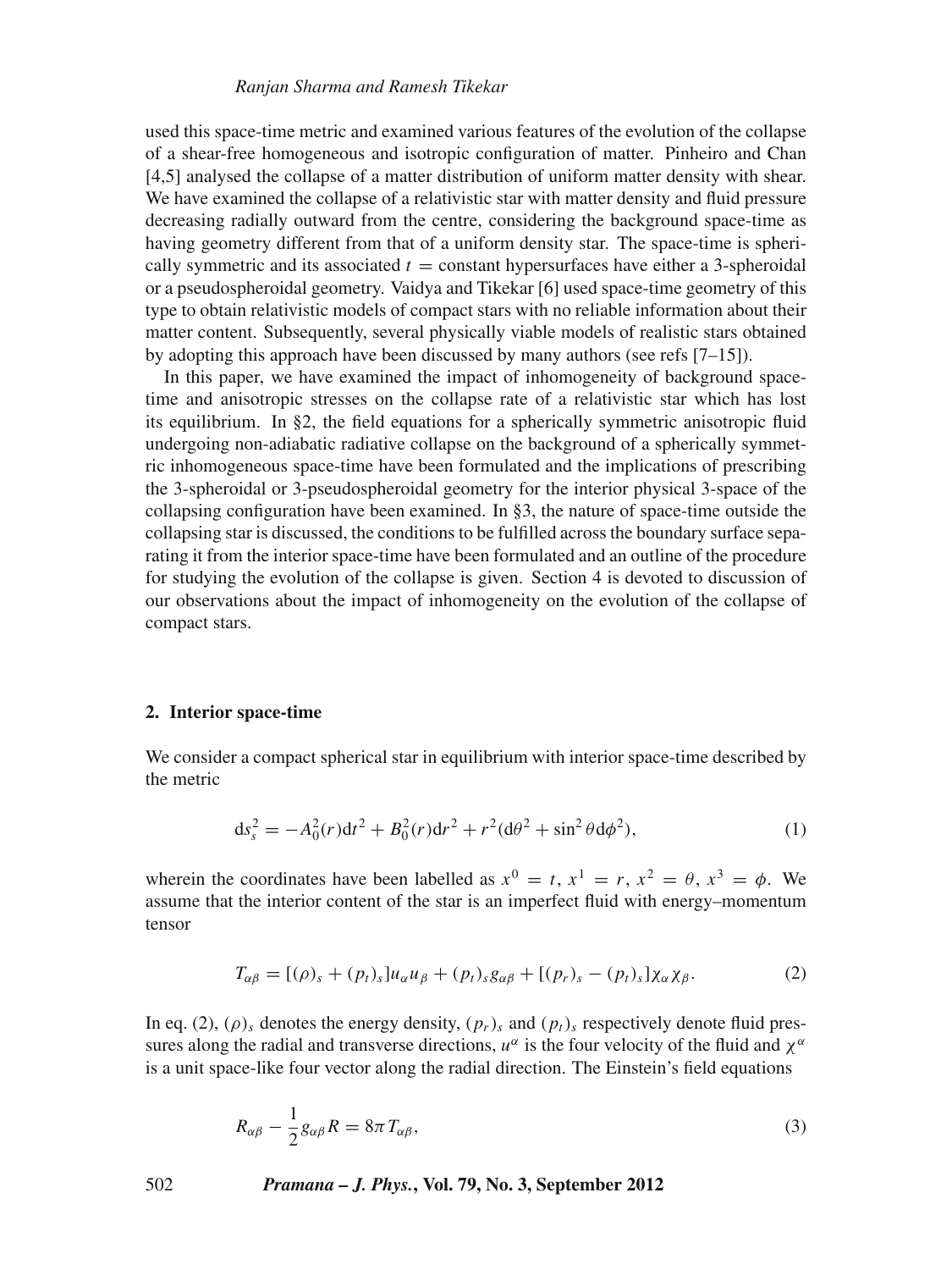in system of units rendering  $G = c = 1$ , determine these dynamical parameters in terms of the metric coefficient functions as

$$
8\pi(\rho)_s = \frac{1}{r^2} - \frac{1}{r^2 B_0^2} - \frac{2B_0'}{r B_0^3},\tag{4}
$$

$$
8\pi (p_r)_s = -\frac{1}{r^2} + \frac{1}{B_0^2 r^2} + \frac{2A'_0}{r A_0 B_0^2},\tag{5}
$$

$$
8\pi(p_t)_s = 8\pi \left[ (p_r)_s + \Delta_s(r) \right],\tag{6}
$$

$$
8\pi\,\Delta_s = \frac{A_0''}{A_0B_0^2} - \frac{A_0'}{rA_0B_0^2} - \frac{B_0'}{rB_0^3} - \frac{A_0'B_0'}{A_0B_0^3} - \frac{1}{B_0^2r^2} + \frac{1}{r^2}.\tag{7}
$$

Here,  $\Delta_s(r)$  represents the parameter which is a measure of the anisotropy of the stresses. The subscript 's' is used to denote the dynamical variables associated with the compact star in equilibrium state. The interior space-time of the star after it begins to collapse on loosing its equilibrium will be described in general by the metric

$$
ds_{-}^{2} = -A^{2}(r, t)dt^{2} + B^{2}(r, t)dr^{2} + C^{2}(r, t)(d\theta^{2} + \sin^{2}\theta \, d\phi^{2}).
$$
\n(8)

The interior matter of the star will be accompanied by radial flow of heat as it shrinks in size and the energy–momentum tensor associated with it will be

$$
T_{\alpha\beta} = (\rho + p_t)u_{\alpha}u_{\beta} + p_t g_{\alpha\beta} + (p_r - p_t)\chi_{\alpha}\chi_{\beta} + q_{\alpha}u_{\beta} + q_{\beta}u_{\alpha},\tag{9}
$$

where  $q^{\alpha}$  is the heat flux vector. Einstein's field equations (3) governing the evolution of the collapse is a highly non-linear system of second-order partial differential equations. We adopt separability of metric variables which facilitates examining their implications. Without any loss of generality we couch the space-time metric of eq. (8) in the form

$$
ds_{-}^{2} = -A_0^2(r)dt^2 + R^2(t)B_0^2(r)dr^2 + r^2Y^2(t)(d\theta^2 + \sin^2\theta \, d\phi^2),\tag{10}
$$

and express the system of five field equations in the following form:

$$
8\pi\rho = \frac{1}{R^2} 8\pi(\rho)_s + \frac{1}{A_0^2} \left( \frac{\dot{Y}^2}{Y^2} + 2\frac{\dot{R}\dot{Y}}{RY} \right) + \frac{1}{r^2} \left( \frac{1}{Y^2} - \frac{1}{R^2} \right),\tag{11}
$$

$$
8\pi p_r = \frac{1}{R^2} 8\pi (p_r)_s - \frac{1}{A_0^2} \left( \frac{\dot{Y}^2}{Y^2} + 2\frac{\ddot{Y}}{Y} \right) - \frac{1}{r^2} \left( \frac{1}{Y^2} - \frac{1}{R^2} \right),\tag{12}
$$

$$
8\pi p_t = \frac{1}{R^2} 8\pi (p_t)_s - \frac{1}{A_0^2} \left( \frac{\dot{R}\dot{Y}}{RY} + \frac{\ddot{R}}{R} + \frac{\ddot{Y}}{Y} \right),\tag{13}
$$

$$
8\pi \Delta(r, t) = \frac{1}{R^2} 8\pi \Delta_s + \frac{1}{A_0^2} \left( \frac{\dot{Y}^2}{Y^2} + \frac{\ddot{Y}}{Y} - \frac{\ddot{R}}{R} - \frac{\dot{R}\dot{Y}}{RY} \right) + \frac{1}{r^2} \left( \frac{1}{Y^2} - \frac{1}{R^2} \right),
$$
\n(14)

$$
8\pi q = -\frac{2}{A_0 B_0^2} \left( \frac{A_0' \dot{Y}}{A_0 R^2 Y} + \frac{\dot{R}}{r R^3} - \frac{\dot{Y}}{r R^2 Y} \right). \tag{15}
$$

*Pramana – J. Phys.***, Vol. 79, No. 3, September 2012** 503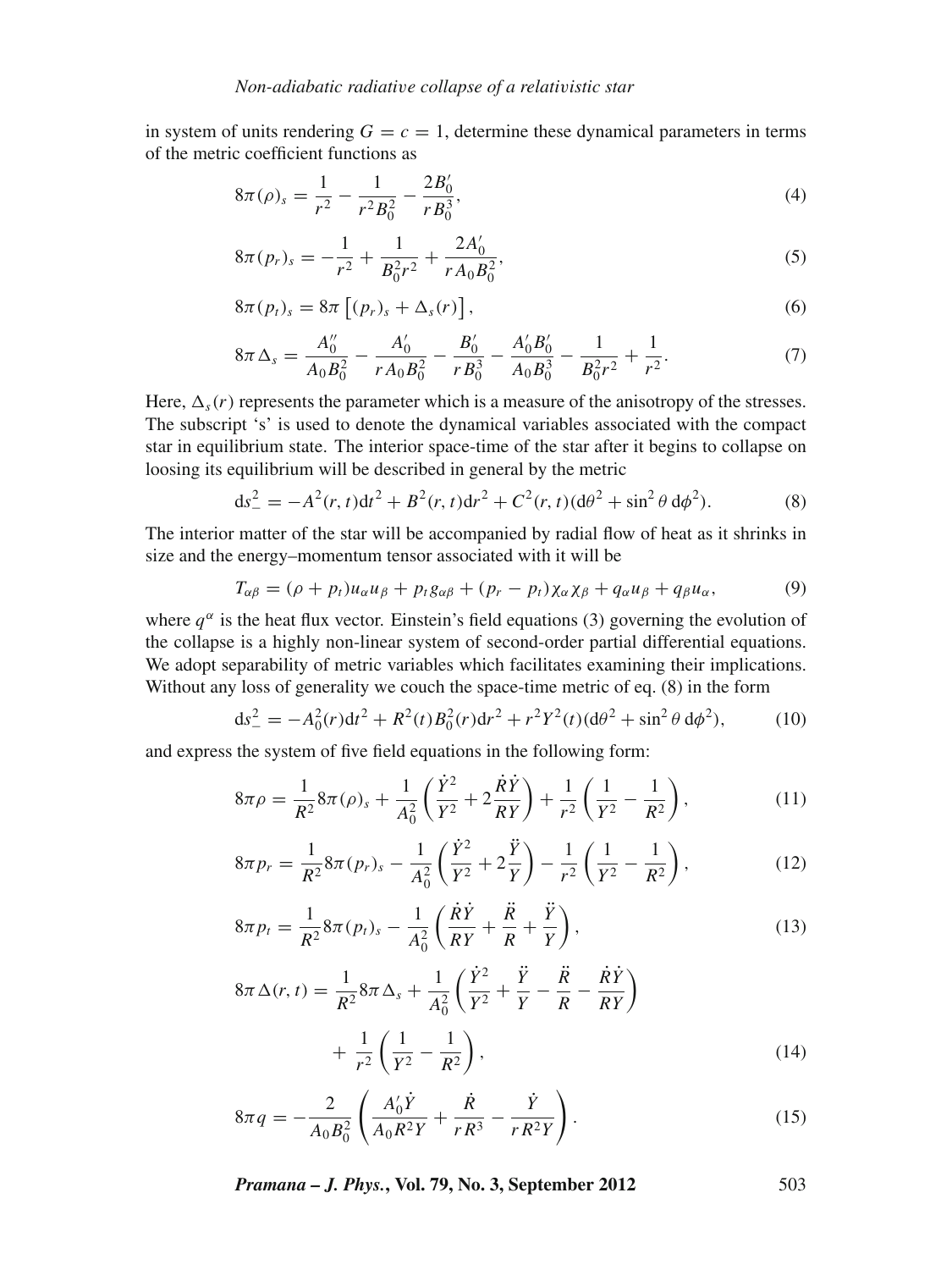In eq. (14), the function  $\Delta(r, t)$  represents the evolution of the anisotropy in the collapsing configuration. The form of this function indicates that the evolution of anisotropy is linked with the presence of shear  $(Y \neq R)$  in the background. Even a compact star with a perfect fluid interior with vanishing  $\Delta_{s}(r)$  which starts shrinking in size when its equilibrium is lost will subsequently witness the evolution of anisotropy in stresses as collapse proceeds. Apparently, shear is responsible for the development of anisotropic stresses in collapsing matter.

The metric functions in eq. (1) describing the interior space-time of a compact star in equilibrium are determined by solving the appropriate set of Einstein's field equations which needs reliable information about the equation of state of the matter content to be furnished *a priori*. For superdense stars with matter density exceeding nuclear density, this information is not available with certainty. In the absence of such information we adopt the alternative approach suggested by Vaidya and Tikekar [6] of prescribing a suitable geometry for the physical 3-space of the star and write the metric describing the interior space-time of the collapsing star as

$$
ds_{-}^{2} = -A_0(r)^2 dt^2 + R(t)^2 \left(\frac{1 + \lambda kr^2}{1 - kr^2}\right) dr^2 + r^2 R^2(t) (d\theta^2 + \sin^2 \theta \, d\phi^2),\tag{16}
$$

where we have set  $R(t) = Y(t)$ . The geometry of the physical space  $t = constant$ hypersurface of the space-time described by (16) is: (i) spheroidal for  $k = +ve$  and (ii) pseudospheroidal for *k* = −ve. Mukherjee *et al* [10] and Tikekar and Jotania [14] have shown that the respective matter distributions are physically plausible if  $\lambda > 3/17$  and  $\lambda$  < -1. The constant  $\lambda$  is the measure of departure from homogeneous 3-spherical geometry of a uniform density star. When  $k = 0$ , the physical 3-space is a flat Euclidean space. Substitution of

$$
B_0 = \sqrt{\frac{1 + \lambda kr^2}{1 - kr^2}},\tag{17}
$$

in eq. (7) puts it in the form of a second-order differential equation

$$
(1 + \lambda k - \lambda kx^2) \frac{d^2 A_0}{dx^2} + \lambda kx \frac{dA_0}{dx}
$$

$$
+ \left[ \lambda k(\lambda k + 1) - \frac{(1 + \lambda k - \lambda kx^2)^2 8\pi \Delta_s}{k(1 - x^2)} \right] A_0 = 0,
$$
(18)

determining the metric parameter  $A_0(r)$  where *x* denotes the new independent variable defined as  $x^2 = 1 - kr^2$ . In terms of a new dependent variable

$$
\Psi(x) = A_0(x)(1 + \lambda k - \lambda kx^2)^{-1/4},\tag{19}
$$

eq. (18) assumes the form  $\alpha$ 

$$
\frac{d^2\Psi}{dx^2} + g(x)\Psi = 0,\tag{20}
$$

where

$$
g(x) = \left[\frac{2\lambda k(\lambda k + 1)(2\lambda k + 1) - (4\lambda k + 7)\lambda^2 k^2 x^2}{4(1 + \lambda k - \lambda k x^2)^2} - \frac{(1 + \lambda k - \lambda k x^2)8\pi \Delta_s}{k(1 - x^2)}\right].
$$

504 *Pramana – J. Phys.***, Vol. 79, No. 3, September 2012**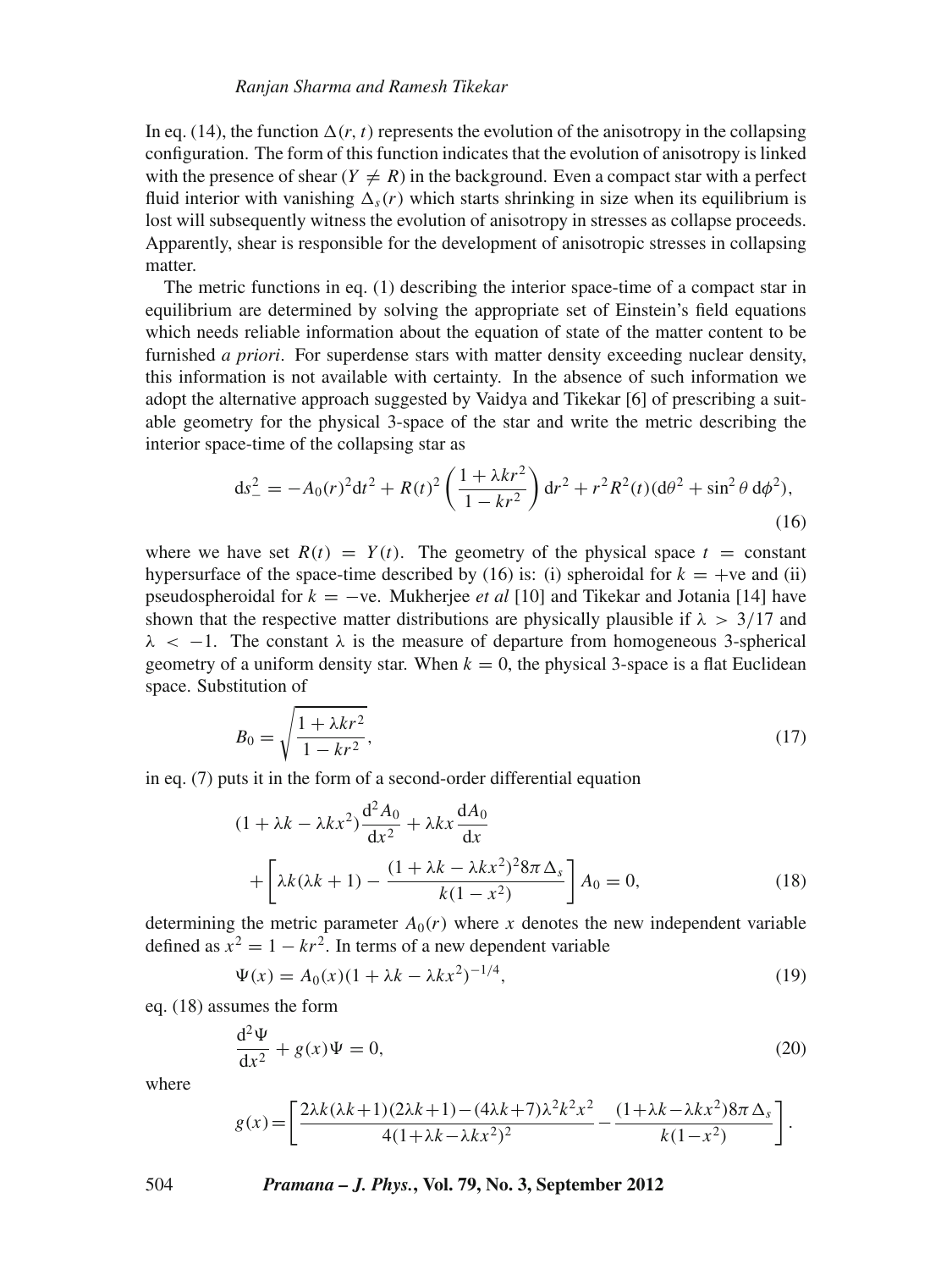$\Psi(x)$  can be determined from eq. (20) only when the nature of anisotropic parameter  $\Delta_s$ is known in the interior of the star. It is expected that  $\Delta_s$  should be regular everywhere in the interior. Equation (20) admits a simple tractable regular solution

$$
\Psi = C + Dx,\tag{21}
$$

with *C* and *D* as arbitrary constants for

$$
\Delta_s = \frac{k(1 - x^2)[2\lambda k(\lambda k + 1)(2\lambda k + 1) - (4\lambda k + 7)\lambda^2 k^2 x^2]}{32\pi (1 + \lambda k - \lambda k x^2)^3}.
$$
 (22)

The above expression for  $\Delta_s$  is regular at all interior points. The metric function  $A_0(r)$ accordingly is explicitly found to be

$$
A_0(r) = (1 + \lambda k^2 r^2)^{1/4} (C + D\sqrt{1 - kr^2}).
$$
\n(23)

Subsequently, the interior metric for the space-time of shear-free collapsing star with matter will be

$$
ds_{-}^{2} = -(1 + \lambda k^{2} r^{2})^{1/2} (C + D\sqrt{1 - kr^{2}})^{2} dt^{2} + R^{2}(t) \left[ \frac{1 + \lambda kr^{2}}{1 - kr^{2}} \right] dr^{2}
$$
  
+ 
$$
r^{2} R^{2}(t) (d\theta^{2} + \sin^{2} \theta d\phi^{2}).
$$
 (24)

Space-time of eq. (24) is an inhomogeneous generalization of the space-time of the metric of Banerjee *et al* [2]

$$
ds_{-}^{2} = -(C - \sqrt{1 - kr^{2}})^{2}dt^{2} + R^{2}(t)\left[\frac{dr^{2}}{1 - kr^{2}} + r^{2}(d\theta^{2} + \sin^{2}\theta \, d\phi^{2})\right],
$$
\n(25)

as it can be recovered on setting  $\lambda = 0$  and  $D = -1$  from it.

The progress of the collapse is directly linked with the metric function  $R(t)$  which plays the role of scale factor as the configuration shrinks in size. The determination of *R*(*t*) is discussed in the following section.

#### **3. Exterior space-time and junction conditions**

Since the non-adiabatic collapse of the stellar configuration is accompanied by heat flux, the space-time in its exterior is expected to witness the presence of radiation and will be appropriately described by the Vaidya metric

$$
ds_{+}^{2} = -\left(1 - \frac{2m(v)}{\bar{r}}\right)dv^{2} - 2dv d\bar{r} + \bar{r}^{2}[d\theta^{2} + \sin^{2}\theta d\phi^{2}],
$$
 (26)

with  $m(v)$  and  $\Sigma$  denoting respectively the total mass and the shrinking boundary of the star, both functions of the retarded time  $v$ .

The metrics of the interior and the exterior space-times of the star should join across its boundary surface – a 2-sphere of the evolving system. This is done by using the set of boundary conditions for a spherical collapsing matter distribution in the presence of heat

*Pramana – J. Phys.***, Vol. 79, No. 3, September 2012** 505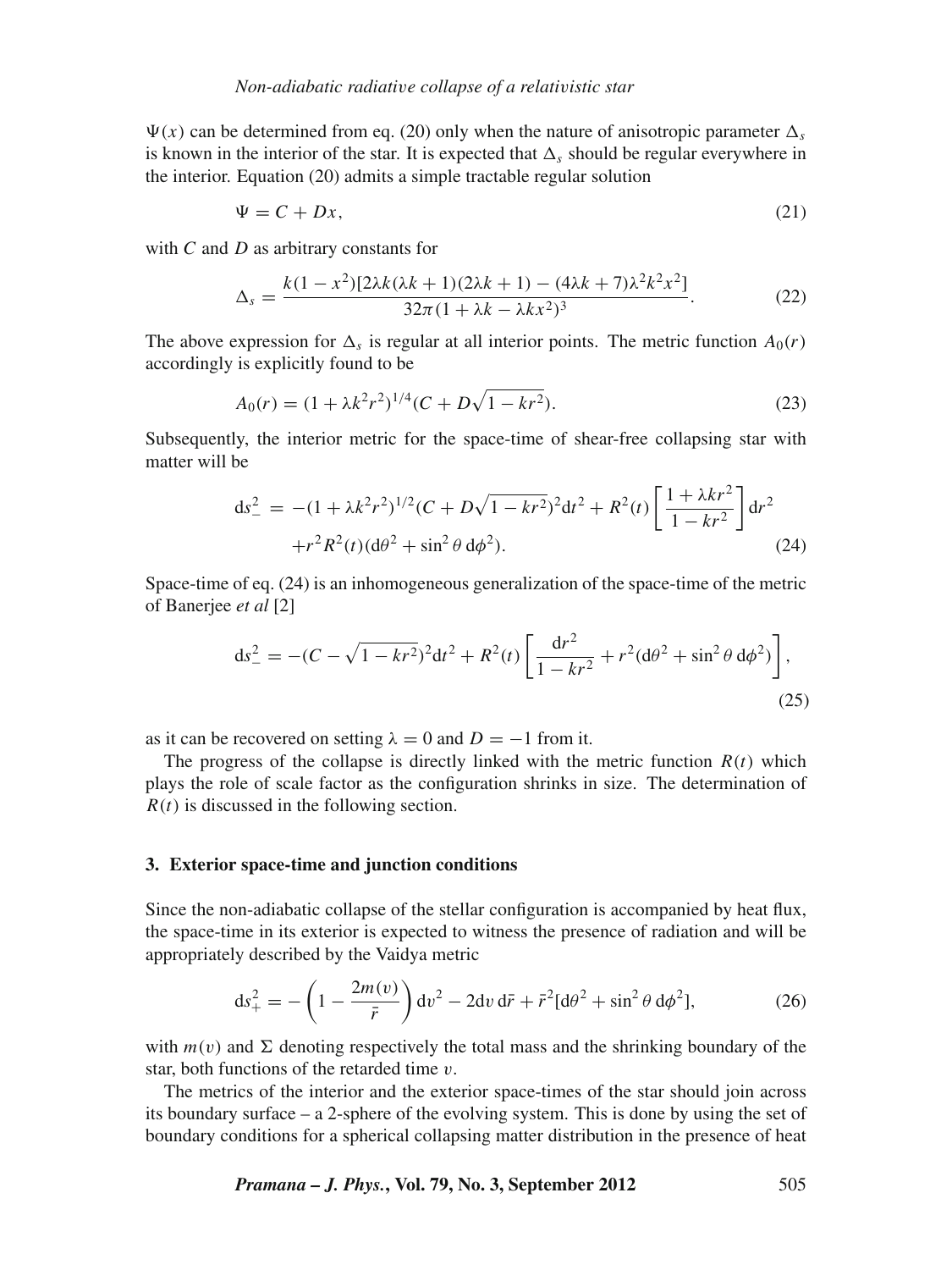flux completely formulated by Santos [16] which ensure continuity of the first and second fundamental forms of the space-times. These conditions imply the following relations:

$$
A_0(r_\Sigma)dt = \left(1 - \frac{2m}{\bar{r}} + 2\frac{d\bar{r}}{dv}\right)_\Sigma^{1/2} dv,
$$
\n(27)

$$
r_{\Sigma}R(t) = \bar{r}_{\Sigma}(v),\tag{28}
$$

$$
m(v) = \frac{r_{\Sigma}R(t)}{2}\left[1 - \frac{1}{B_0^2} + \left(\frac{r\dot{R}}{A_0}\right)^2\right]_{\Sigma},
$$
\n(29)

$$
[p_r]_{\Sigma} = [qR(t)B_0]_{\Sigma},
$$
\n(30)

$$
m(r, t) \stackrel{\Sigma}{=} m(v),\tag{31}
$$

where the functions  $B_0(r)$  and  $A_0(r)$  are as given in eqs (17) and (23), respectively. The mass function  $m(r, t)$  defined as

$$
m(r,t) = \frac{rR(t)}{2} \left[ 1 - \frac{1}{B_0^2} + \left(\frac{r\dot{R}}{A_0}\right)^2 \right],
$$
 (32)

represents the total mass enclosed within the boundary surface  $r \leq r_{\Sigma}$  at time *t*. It is expected that before the collapse sets in, there will not be any heat flow across the boundary surface of the star. The corresponding boundary condition implies that  $(p_r)_s(r =$  $r_{\Sigma}$ ) = 0. The condition (30) leads to a differential equation

$$
2\ddot{R}R + \dot{R}^2 - 2n\dot{R} = 0,\tag{33}
$$

where

$$
n = \left[\frac{A_0'}{B_0}\right]_{\Sigma},\tag{34}
$$

is a constant. Following Bonnor *et al* [17], we write eq. (33) as a first-order differential equation

$$
\dot{R} = -\frac{2n}{\sqrt{R}}(1 - \sqrt{R}),\tag{35}
$$

which admits

$$
t = \frac{1}{n} \left[ \frac{R}{2} + \sqrt{R} + \ln(1 - \sqrt{R}) \right],\tag{36}
$$

as its solution. It follows that at  $t \to -\infty$ , the time when collapse is assumed to begin,  $R = 1$  and  $R = 0$  at  $t = 0$ . Hence  $R(t)$  will be a decreasing function of time.

Let  $r_s$  be the radius of the star when it was in equilibrium and  $m_s$  be the corresponding mass of the star so that  $2m_s/r_s < 1$ . When instability sets in, the super-massive star loses its equilibrium and begins to collapse. We denote this initial epoch when collapse sets in as  $t = -\infty$  so that  $R(t) = 1$ . The comoving boundary surface  $(rR)_{\Sigma} = r_s R(t)$  then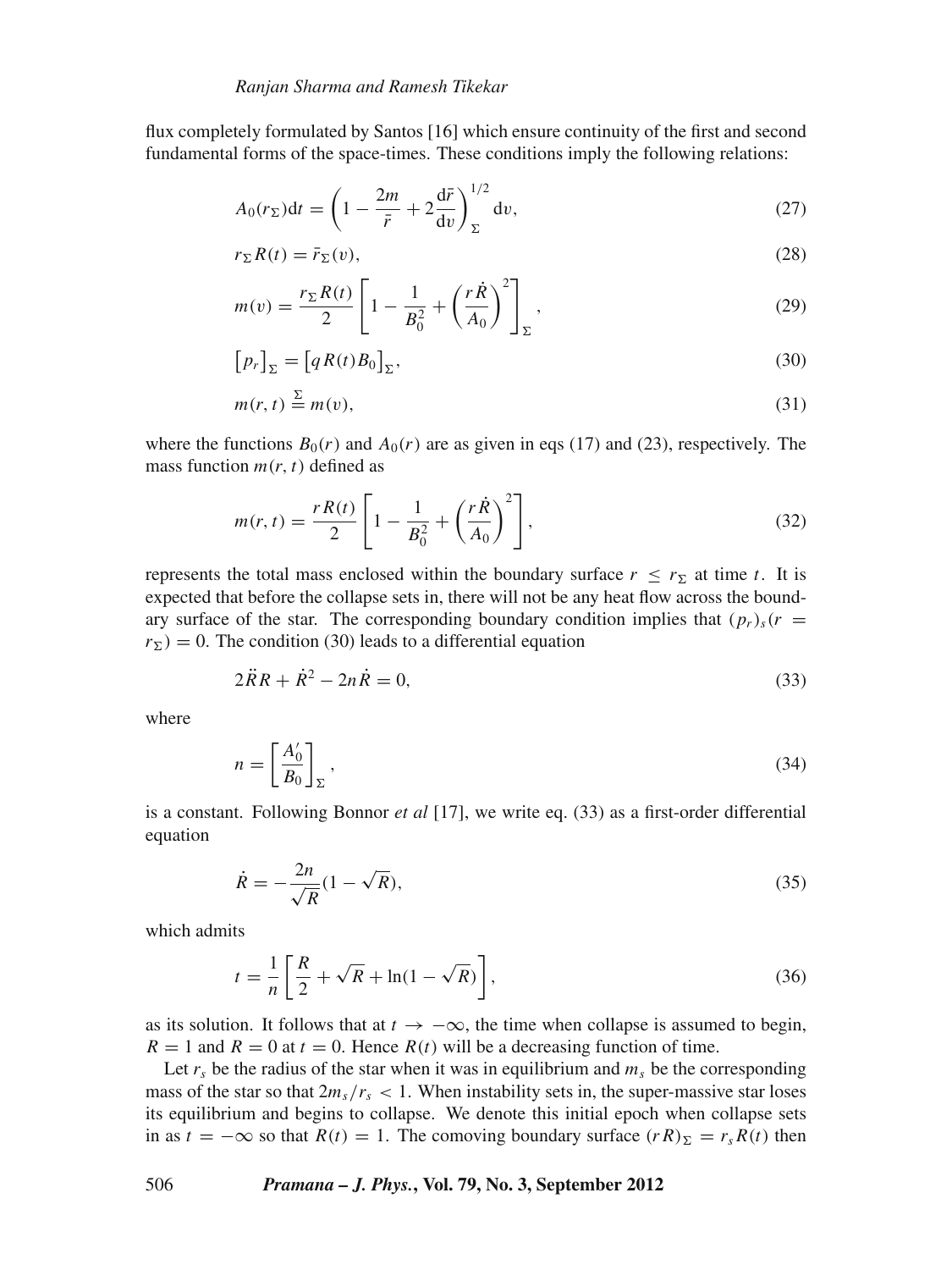starts shrinking until it reaches its Schwarzschild horizon value  $[rR(t_{BH})]_{\Sigma} = r_s R(t_{BH}) =$  $2m(v)$ , with  $t = t_{BH}$  denoting the time of formation of the black hole. From eq. (29), the mass of the evolving star at any instant will be

$$
m(v) = \left[ m_s R + \frac{2n^2 r^3}{A_0^2} (1 - \sqrt{R})^2 \right]_{\Sigma},
$$
\n(37)

where

$$
m_s = \frac{(\lambda + 1)kr_s^3}{2(1 + \lambda kr_s^2)}.
$$
\n(38)

Consequently, the condition  $(r R_{BH})_{\Sigma} = 2m(v)$  yields

$$
R_{\rm BH} = \left[ \frac{2A_0' r / A_0 B_0}{(2A_0' r / A_0 B_0) + \sqrt{1 - (2m_s/r)}} \right]_{\Sigma}^2, \tag{39}
$$

and the time of black hole formation is obtained as

$$
t_{\rm BH} = \frac{1}{n} \left[ \frac{R_{\rm BH}}{2} + \sqrt{R_{\rm BH}} + \ln(1 - \sqrt{R_{\rm BH}}) \right].
$$
 (40)

We note that  $R_{BH}$  depends on the initial values of functions  $A_0$  and  $B_0$  on the boundary of the star when it starts moving inward as the collapse begins. The matter content of the star when the collapse begins is considered to be an inhomogeneous distribution of anisotropic matter which implies that  $\lambda \neq 0$ . If  $\lambda = 0$ ,  $0 < k < 1$ , the star comprises an incompressible distribution of perfect fluid with uniform matter density. The constants *C*, *D*, *k* and  $\lambda$  appearing in the functions  $A_0(r)$  and  $B_0(r)$  are determined by the boundary conditions which join the interior space-time metric of the star with the Schwarzschild exterior metric describing its exterior space-time, at the boundary of separation *rs*. We stipulate the relevant boundary conditions as requiring continuity of metric tensor on  $r<sub>s</sub>$  as

$$
A_0(r_s) = \left(1 - \frac{2m_s}{r_s}\right)^{1/2}, \quad B_0(r_s) = \left(1 - \frac{2m_s}{r_s}\right)^{-1/2},\tag{41}
$$

and vanishing of fluid pressure along radial direction  $(p_r)_s(r_s) = 0$ . These conditions determine

$$
C = -\frac{D\sqrt{1 - kr_s^2}(3 + \lambda - \lambda k + 4\lambda k^2 r_s^2 + \lambda^2 k^2 r_s^2)}{(1 + \lambda - \lambda k + 2\lambda k^2 r_s^2 + \lambda^2 k^2 r_s^2)}.
$$
\n(42)

Note that  $R_{BH}$  depends on the values of  $A_0(r)$  and  $B_0(r)$  on the star boundary when collapse begins. The values of  $A_0(r)$  and  $B_0(r)$  on the star boundary are completely determined by the mass and size of the star at the onset of collapse. Hence  $R_{\text{BH}}$  depends on the initial mass and size of the star. Therefore, in this framework, the time of formation of black holes  $t_{BH}$  and the radius  $r_{BH} = r_s R_{BH}$  of the black hole remain the same for all stars of identical initial mass and size irrespective of the choice of  $\lambda$ . We considered several stellar configurations in equilibrium having identical initial masses and radii (we assumed  $m_s = 3.24 M_{\odot}$  and radius  $r_s = 18$  km) with different values for the parameter  $\lambda$ implying different compositions of interior stellar matter and obtained estimates of  $R_{\text{BH}}$ using numerical procedures. We observed, as indicated in table 1, that all configurations yielded almost the same  $R_{\rm BH}$ .

*Pramana – J. Phys.***, Vol. 79, No. 3, September 2012** 507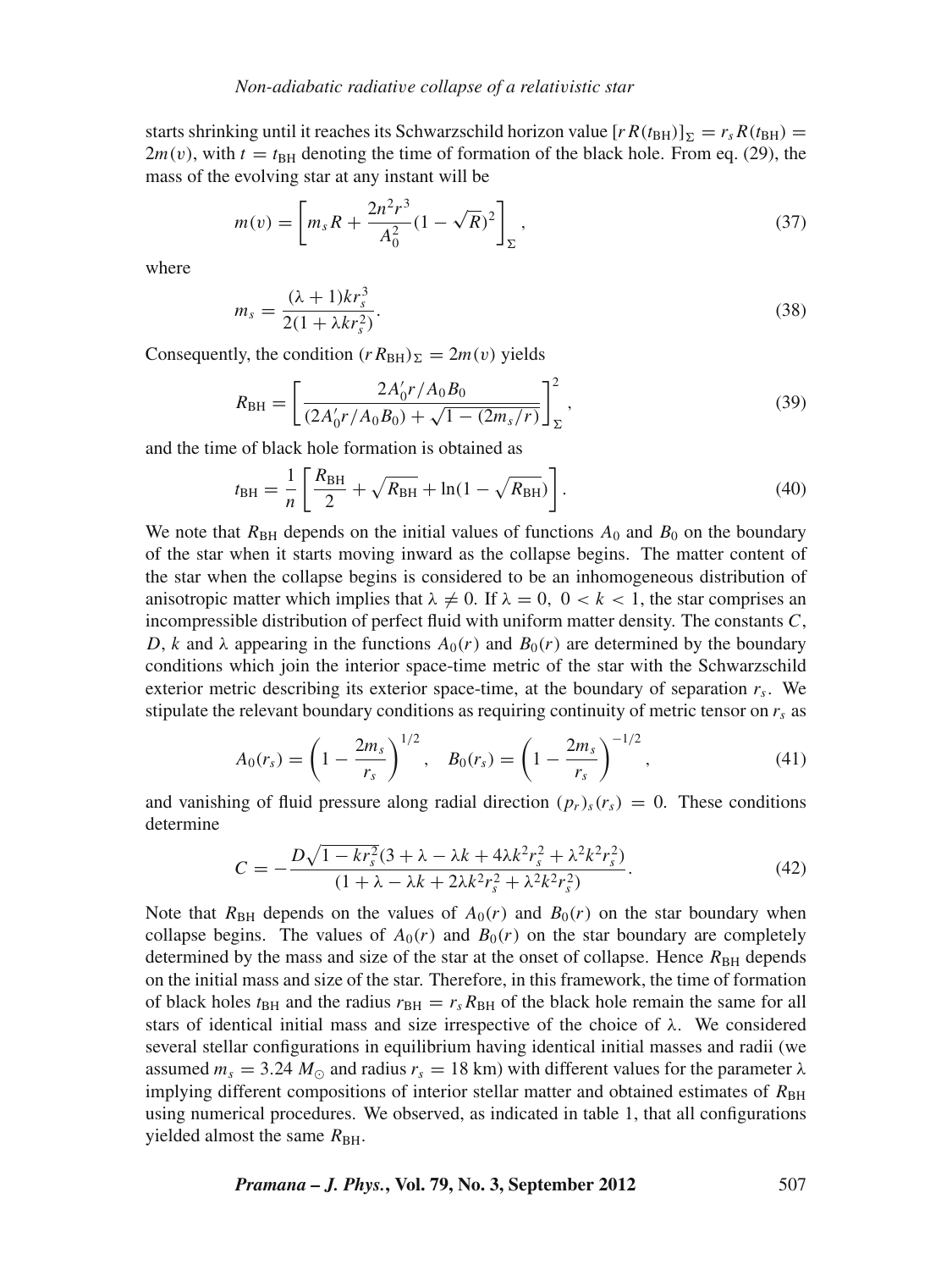| λ    |            | D          |         | $R_{\rm BH}$ |
|------|------------|------------|---------|--------------|
| 5    | 2.73837    | $-2.23899$ | 0.00049 | 0.28196      |
|      | 1.02725    | $-0.49999$ | 0.00164 | 0.28196      |
| $-5$ | $-0.68817$ | $-1.16291$ | 0.00122 | 0.28196      |

**Table 1.** Estimates of  $R_{\text{BH}}$  for initial stellar configurations of mass  $m_s = 3.24$   $M_{\odot}$ and radius  $r_s = 18$  km with different compositions of interior stellar matter.

Accordingly, the parameter  $\lambda$  seems to have no effect on the collapse rate. The inhomogeneous character of the interior matter content as implied by the geometry (spheroidal, pseudospheroidal or spherical) of the interior physical space and nature of matter composition (fluid with isotropic or anisotropic stress structures) have no impact on the collapse rate of a stellar configuration. The function  $R(t)$  is only a scaling parameter and carries no information about the geometry or material composition of the star in this set-up. This is consistent with implications of Birkhoff's theorem according to which no observer located in the exterior region of a spherical star can get any information about the interior state of the star except its mass and size.

#### **4. Discussion**

Considering the non-adiabatic collapse of a spherical star of uniform density, Oliveira *et al* [18] have shown that some of the features like the time required to form the black hole depend on the initial mass and size of the star. In our work, we have generalized the space-time metric of Banerjee *et al* [2] to investigate the effects of inhomogeneity and anisotropy on the collapse. Our study indicates that collapse rate for stars having identical initial mass and size does not depend on the geometry of their interior physical space. They take same time to collapse into their horizon and become black holes. The geometry of the physical space of a star in equilibrium is related with the composition of the interior matter of the star, and this implies that stellar configurations having identical initial masses and radii irrespective of their composition, after loss of equilibrium, will take same time to become black hole.

The analysis above is based on the following two assumptions. The space-time in the interior of the star (1) is spherically symmetric and shear-free and (2) is described by metric with metric functions as separable functions of space and time variables. Analysis based on such simplifying assumptions may give the same result unless new techniques are invoked to extract information about the change in the equation of state of the interior matter of a collapsing relativistic star and the mechanism for energy transport. The mass and radius of a spherical star in equilibrium will be the only governing parameters which determine its collapse rate and time for its becoming a black hole after it begins to collapse unless shear develops in its space-time structure. Therefore, it is essential to consider nonadiabatic collapse of stellar configurations on the background of spherically symmetric space-time admitting shear  $R(t) \neq Y(t)$  and study the impact of initial anisotropy and inhomogeneity on the evolution of the collapse.